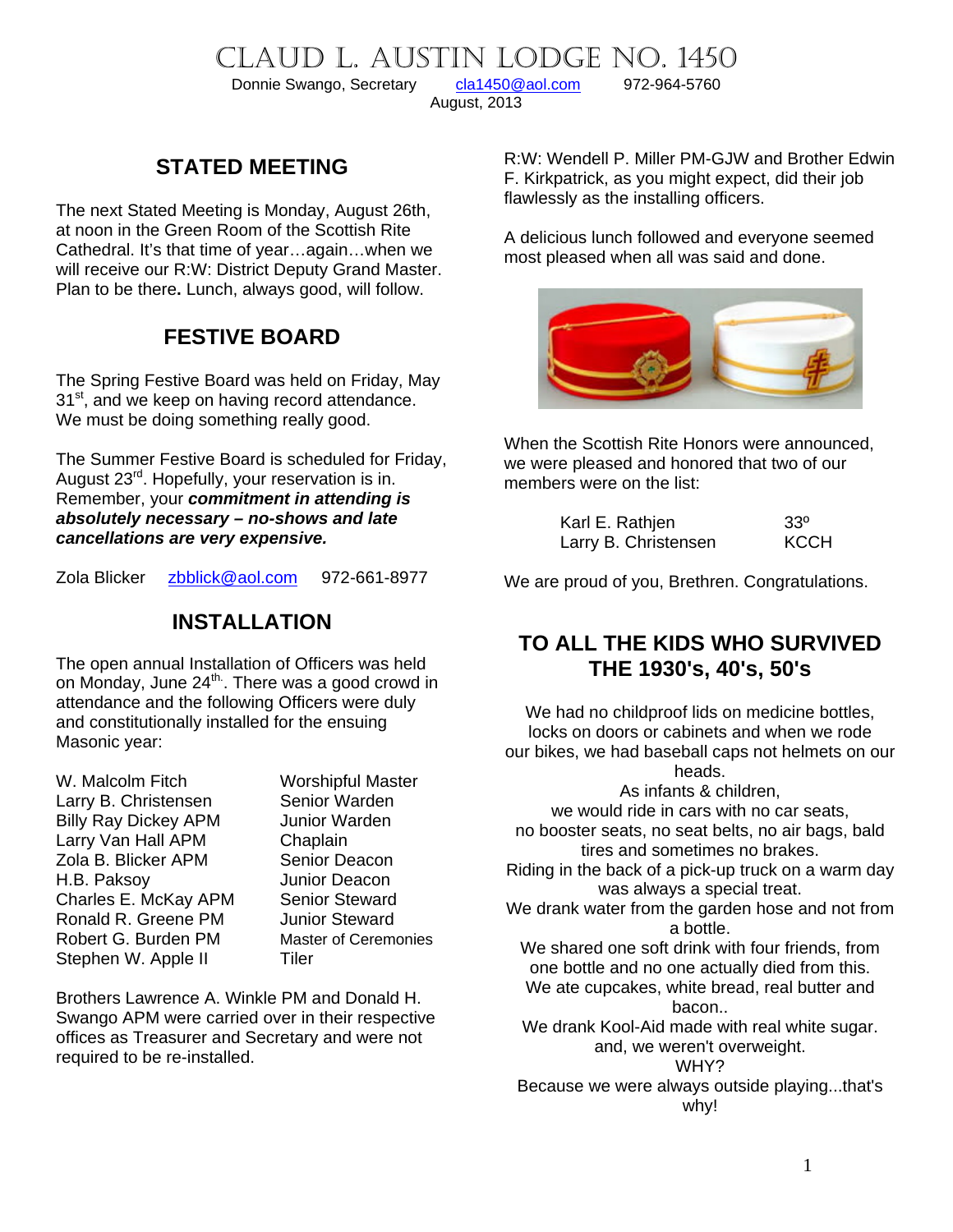We would leave home in the morning and play all day, As long as we were back when the streetlights came on. no one was able to reach us all day. And, we were O.K. We would spend hours building our go-carts out of scraps. And then ride them down the hill, only to find out we forgot the brakes. After running into the bushes a few times, we learned to solve the problem. We did not have Playstations, Nintendo's and Xboxes. There were no video games, no 150 channels on cable, No video movies or DVD's, no surround-sound or CD's, No cell phones, No personal computers, no Internet and no chat rooms. **WE HAD FRIENDS** 

#### **INFIRMERY**

Brother Bobby Burden PM experienced another seizure, was hospitalized and has returned home.

My wife, Sandy, had a three-level fusion in the lumbar spine and a multi-level lumbar spinal decompression. After three days in the hospital and twelve days in rehab, she is home (in a back brace) but able to do most every "normal" activity.

Lucretia Winkle and Laurie Blicker have had some good days and some not-so-good days. I know we all hope that the good ones far out number the notso-good.

If you have or know of anyone that has had some down time, please let me know so we can all say our prayers and wish speedy recoveries.

**"Take time to laugh, it is the music of the soul."** 

# **THE MASONIC APRON**

The Masonic apron is a very important symbol of the Freemasonry. It has been around for a long, long time. The use of the apron may seem frivolous to outsiders, but by insisting upon its usage, members ensure that it serves as a reminder to the historic heritage of the order. The Masonic apron functions as a badge; it marks membership in the

fraternity and is considered to be a symbol of fraternal values. An unchallenged rule is that a member must always wear his apron in the Lodge and functions as a bond of friendship between the members of the Lodge.

# **2013 CALENDAR**

AUGUST

Festive Board Friday, August 23 Stated Meeting Monday, August 26

**NOVEMBER** 

Festive Board Friday, November 22 Stated Meeting Monday, November 25

**DECEMBER** Grand Lodge December 5-7

Holiday Brunch Saturday, December 14

# **GALLERY**



How we looked before holding Festive Boards



Why men die first!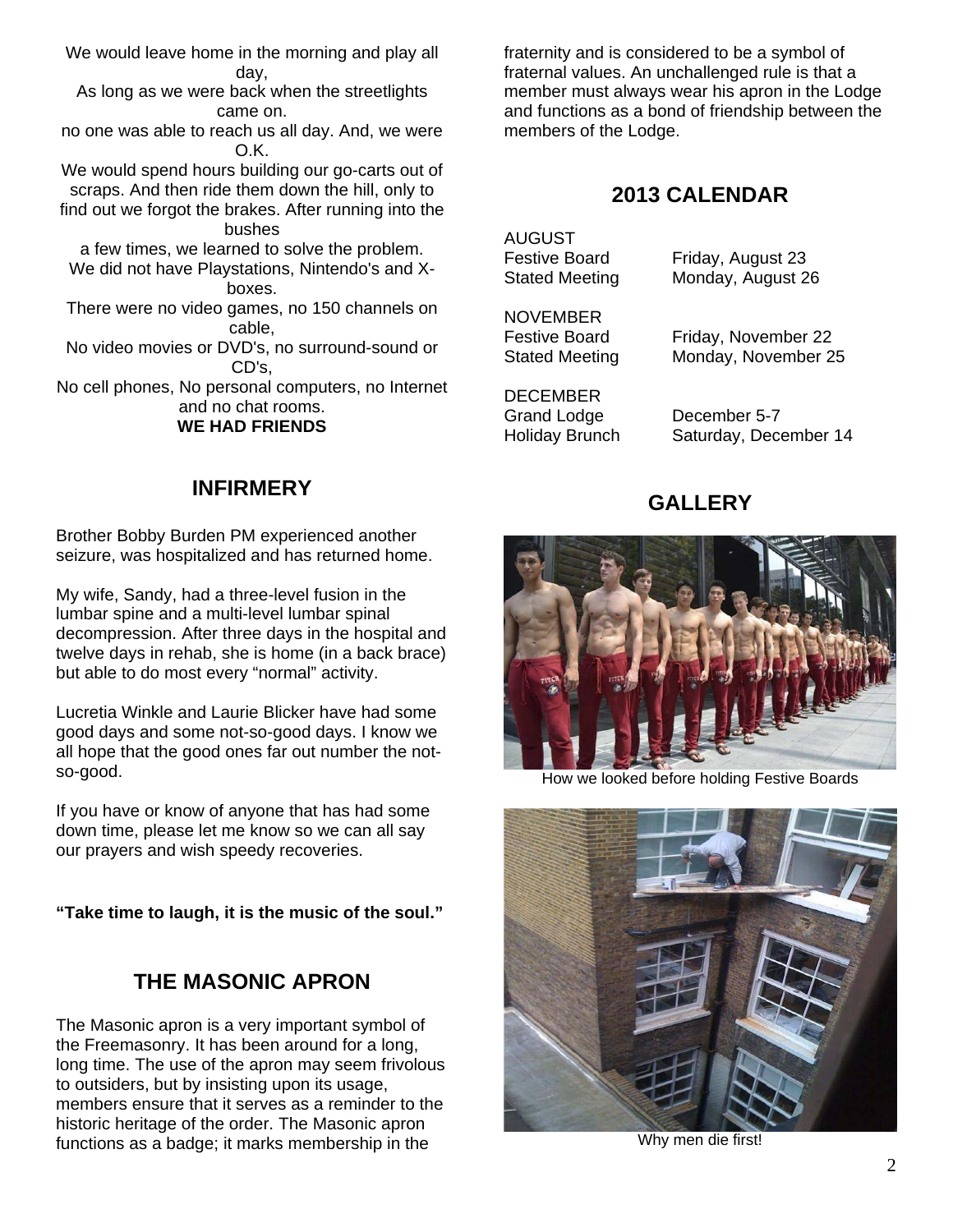

Stopping to smell the roses



How times have changed

**I can't remember the last time I wasn't at least kind-of tired.** 

### **DID YOU KNOW?**

The Eisenhower interstate system requires that one mile in every five must be straight. These straight sections are usable as airstrips in times of war or other emergencies.

Chances that a road is unpaved: in the U.S. $A = 1\%$ ; in Canada = 75%

More than half of the coastline of the entire United States is in Alaska .

Istanbul, Turkey, is the only city in the world located on two continents.

Canada has more lakes than the rest of the world combined.

# **INSTALLATION - 2013**



"The beginning of the end"



R:W: Wendell Miller PM Installing



Ed Kirkpatrick APM Marshalling